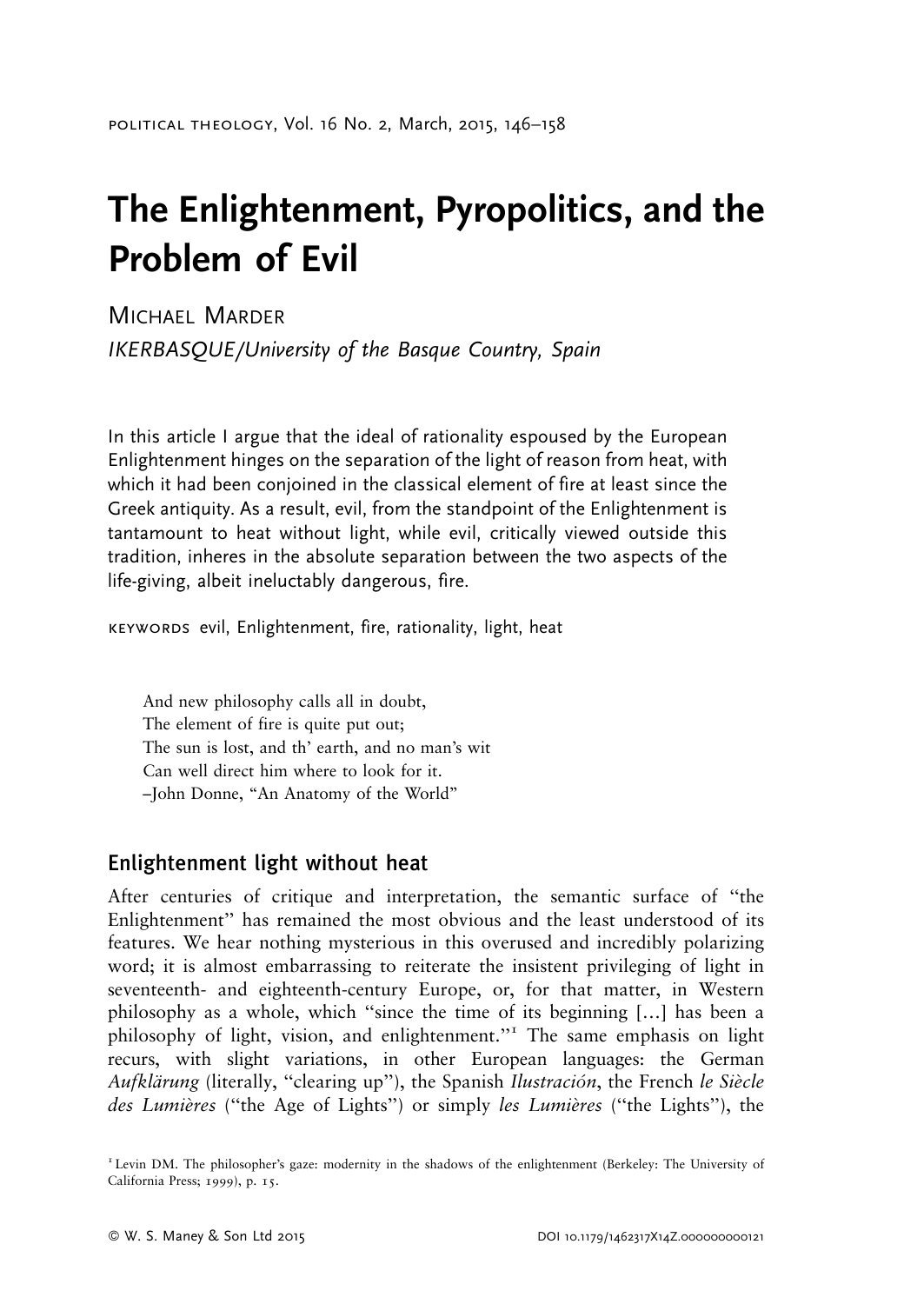Portuguese o Século das Luzes, carrying the same literal meaning as the French term, the Russian vek prosvescheniya… In its obsession with light, the Enlightenment has faithfully repeated the movement of philosophical heliotropism, with its ''opposition of appearing and disappearing, the entire lexicon of the phainesthai, of alētheia, etc., of day and night, of the visible and the invisible, of the present and the absent,'' ''possible only under the sun [tout cela n'est possible que sous le soleill."<sup>2</sup> The criteria of clarity and distinctness, applied to certain knowledge in the early modernity by the likes of Descartes and Spinoza, were themselves the tropes of heliotropism, enlisting the metaphorical sun to the service of philosophy. Sunlight soaked the fields of sensory vision as much as of intelligibility, of metaphor as much as of eidos.<sup>3</sup> The shining ground for the European Enlightenment has been readied ever since Plato.

But in the course of all the turns of the sun, throughout its tropes and tropisms, something gets irretrievably lost and no longer returns. A critique of philosophical heliocentrism — even one as nuanced as that launched by deconstruction — is still too blinded by the light of the sun to be sensitive to the other dimension of the celestial blaze. It does not see (perhaps, because this is no longer a matter of vision, of theoreia) that the contrast of light and darkness is only half the Enlightenment story. What escapes the modern sensibility is the  $ur$ -division between light (and darkness), on the one hand, and heat, on the other.

Antiquity saw in light and heat two effects of the cosmic fire (the cosmos as fire) that both illuminated and emitted life-giving warmth. That is why, for the ancients, fire could be creative, as well as destructive. The Vedic tradition in Hinduism intuited in the god of sacrificial fire, the hearth, and the sun — Agni, from which the verb ''to ignite'' is derived — a conjunction of shining truth and "the ancient vigor of life."<sup>4</sup> In the Heraclitus Seminar, Heidegger and Fink construed the pre-Socratic *helios* as a "fire that apportions light and life."<sup>5</sup> An inheritor of the Heraclitean way of thinking, Plato depicted the sun as, both, the condition of possibility for seeing and for the generation of beings that sprang up into existence thanks to its abundant heat. The Idea of the Good, to which the celestial body stood in a precise analogy, was meaningless unless it interrelated what we now refer to as "ontology" and "epistemology," the conditions of possibility for being and for knowing. Early Christian theology, likewise, treated the two functions of fire as mutually complementary. ''Fire,'' Origen wrote in a commentary on the Book of Exodus, ''has a double power: one by which it enlightens, another by which it burns."<sup>6</sup> The shining of eidetic and divine light was incomplete without the burning of the undying onto-theological fire.

The Enlightenment puts an abrupt end to the very tradition, which it seems to have carried forth. It segregates the two powers of fire from one another, fetishizes light without heat (impassionate rationality, the ideal of objectivity, etc.), and

<sup>&</sup>lt;sup>2</sup> Derrida J. Margins of philosophy, translated by: Alan Bass (Chicago: The University of Chicago Press; 1982), p. 251– 99.

<sup>3</sup> Ibid., p. 253.

<sup>4</sup> Doniger W, editor. The rig veda: an anthology (London and New York: Penguin Books; 1981), p. 118.

<sup>5</sup> Heidegger M, Fink E. Heraclitus seminar (Evanston: Northwestern University Press; 1993), p. 37.

<sup>6</sup> Origen. Homilies on genesis and exodus (Washington, DC: The Catholic University of America Press; 1982), p. 382.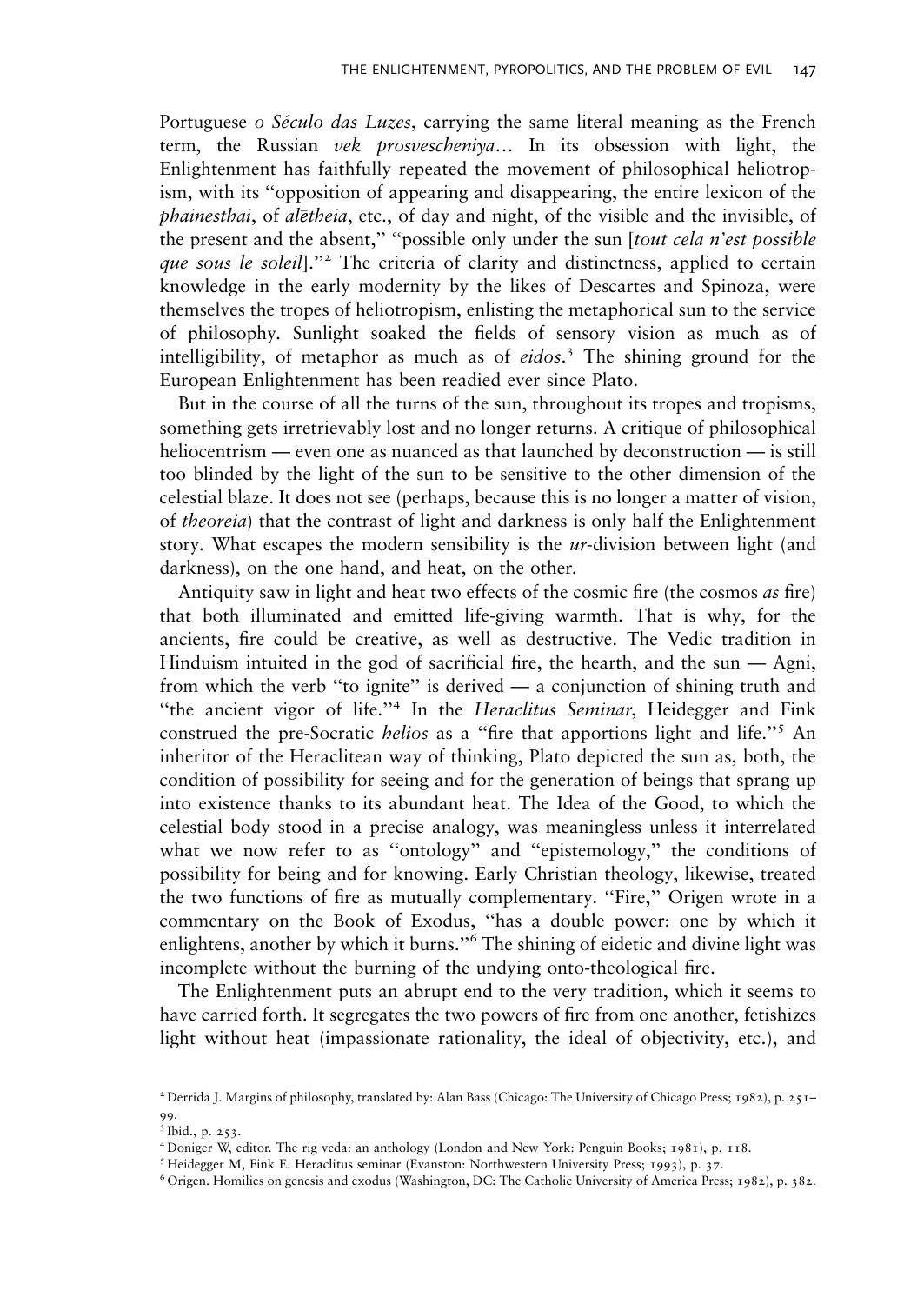rejects heat without light as myth, as unenlightened obscurity, and ultimately as evil. The darkness, against which the light of reason was to assert itself, is more than sheer obscurity: it shelters the supplement of heat, unrelated either to vision or to its privation. Enlightenment nihilism, so astutely diagnosed by Friedrich Nietzsche, is an offshoot of rationality's aversion to the warmth of life. The core binaries of modernity — such as warm animal vitality and cold calculative intelligence; the intimacy of the hearth and the icy public realm; feminine affectivity and masculine nonchalance — are the avatars of the non-binary, and indeed non-oppositional, primary division between light and heat. The Enlightenment ideal of the aloof, non-pathetic, neutral luminosity is as sterile as the universe it has constructed in its own image. The cosmos is no longer alive; it is no longer a warm and shining order it had been for the Greeks, which is why organic life appears within it as an exception.

It is extremely difficult, not to say dangerous, for finite human beings to expose their thought to both ''powers'' of fire. To accomplish this feat, metaphysics has relied on an external guarantor, be it the Idea of the Good or God. The light that burns overwhelms the senses, like the blinding image of the sun directly emblazoned on the retina. In her patient meditations on the Platonic cave, Luce Irigaray has paid attention to this excess, this ''too-much'' of light mixed with heat: ''It was too much. Too much for them to be given both light and fire at once. That light which floods out in such a burning stream was making them lose their way. A separation had to be imposed. Brightness on the one side, heat on the other.''<sup>7</sup> The excess of givenness calls for a decision on what the human subject would consent to receive: Light or heat? We know what facet of fire modernity has opted for. Eventually, the separation within the given paved the way to a differential valuation: from Plato to Hegel, heat, registered by our tactile sense, was ranked as a less ideal (or less eidetic) force than that inherent in light. And everything harboring heat (the animal, the feminine, emotions, life itself) was devalued and vilified along with it.

It seems to me that Irigaray reaches too far back in the history of Western thought, when she reads the suppression of heat into The Republic. For Plato, the sun's generative capacity, its stimulation of growth and life, is at least as significant as its illuminative capacity, across the spectrum of tropes that infinitely mirror and echo one another. Everything that lives strives toward the sun and the good not only because they are the sources of physical and eidetic light but also because their warmth summons the living to the source of heat they will never reach (the "final" end). Still, Irigaray's observation remains valid, insofar as the separation of brightness from thermal energy is the uncritical prelude to any critique — a split in the phenomenon of fire that stamps modern philosophy, ethics, and politics with truncated heliotropism. It induces a partial amnesia of fire, an intense concentration on one of its aspects to the detriment of the other.

The segregation of the two powers of fire is not without precedent in Christian theological commentary that forewarns us against the rift's deleterious effects.

<sup>7</sup> Irigaray L. Elemental passions, translated by: Joanne Collie and Judith Still (London: The Athlone Press; 1992), p. 40–1.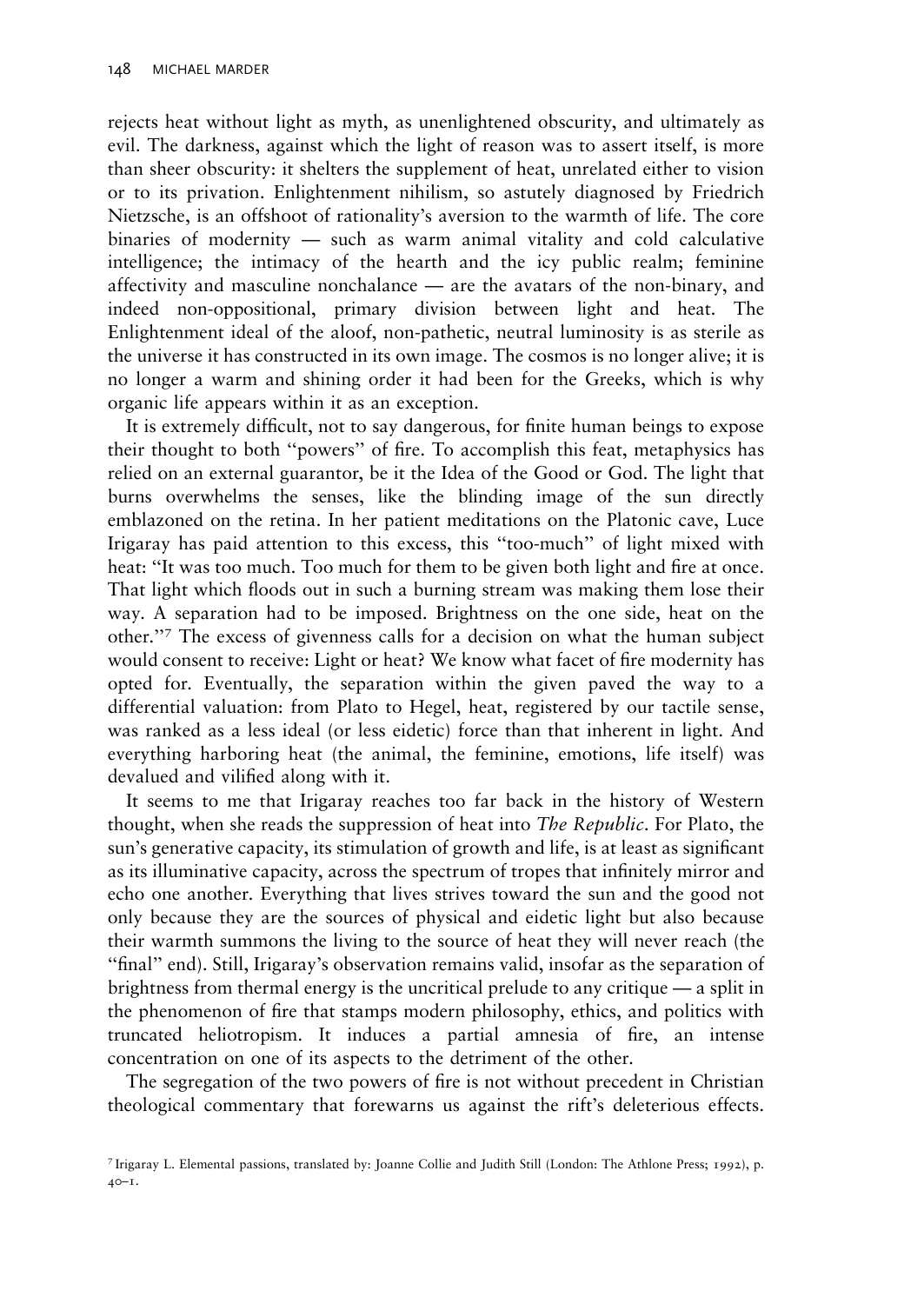Origen, in one of his homilies, interprets Jeremiah  $5:14$  — "Behold, I have made my words in your mouth as fire [dvarai b'pikha l'esh]" — in terms of the need to enlighten the parishioners and, at the same time, chastise them for their sins. A mere rebuke and censure that ''explain nothing obscure,'' ''touch nothing of more profound knowledge,'' and ''do not open more sacred understanding'' are the sparks of a fire "that burns only and does not enlighten."<sup>8</sup> Conversely, "if when you teach you open the mysteries of the Law, you discuss hidden secrets, but you do not reprove the sinner […] your fire enlightens only; it does not burn.'' The one who follows the best course of action, then, is the one who "mixes the small flame" of severity with the light of knowledge.''9 Similarly, Bernard of Clairvaux decries the exclusive focus on burning or shining (ardere or lucere), on splendor or fervor: ''To shine only is useless, and to burn only is insufficient; but to burn and to shine — that is perfection.<sup> $n_{\text{S}}$ </sup> The useless, cold light that does not burn represents, in Bernard's imagery, moonlight, that is, the luminosity of an ostensibly disengaged ''pure'' theory and speculation. From this division stems the problem of theory's disengagement from practice. In opting for light without heat, the Enlightenment falls under the illusion that it has resolved the dilemma at the heart of fire, has minimized the risk of passionate flare-ups, and has eradicated the dangers of ''non-rational'' political engagement. It shines with borrowed light lunar, not solar.

A case-in-point of the Enlightenment politics of light is Jürgen Habermas's theory of communicative rationality. With the stated goal of ''achieving understanding in language,'' Habermas advocates ''a rationally motivated agreement among participants that is measured against criticizable validity claims."<sup>11</sup> To communicate in this sense is to reflect the light of reason from one participant in the communicative process to another, all the while keeping an eye on ''validity claims'' that would warrant the non-hallucinatory nature of this agreement. A postmetaphysical version of perpetual peace reigns within the confines of rationality's infinite and infinitely tedious self-reflection. But outside these ideal and tautological boundaries things are different. Here, we come face-to-face not so much with an enemy, who puts in question the existence of a community that builds understanding in language, but with evil, at least as the politics of light would portray it. The enemy can still resort to a modicum of communication, if only for the purpose of signaling her stance as an enemy. Evil, on the other hand, is non-communicative, totally idiomatic and idiotic (in the etymological sense of idios, ''one's own''), separated. Despite its belabored praise of pluralism, communicative rationality absolutizes evil. But is absolute evil at all conceivable? And, if so, how?

<sup>8</sup> Origen, Homilies on genesis and exodus, p. 383.

<sup>9</sup> Ibid.

<sup>&</sup>lt;sup>10</sup> Chrétien JL. L'Intelligence du feu (Paris: Bayard; 2003), p. 99 [author translation].

<sup>&</sup>lt;sup>11</sup> Habermas J. The theory of communicative action: volume 1: reason and the rationalization of society (Boston: Beacon Press; 1992), p. 75.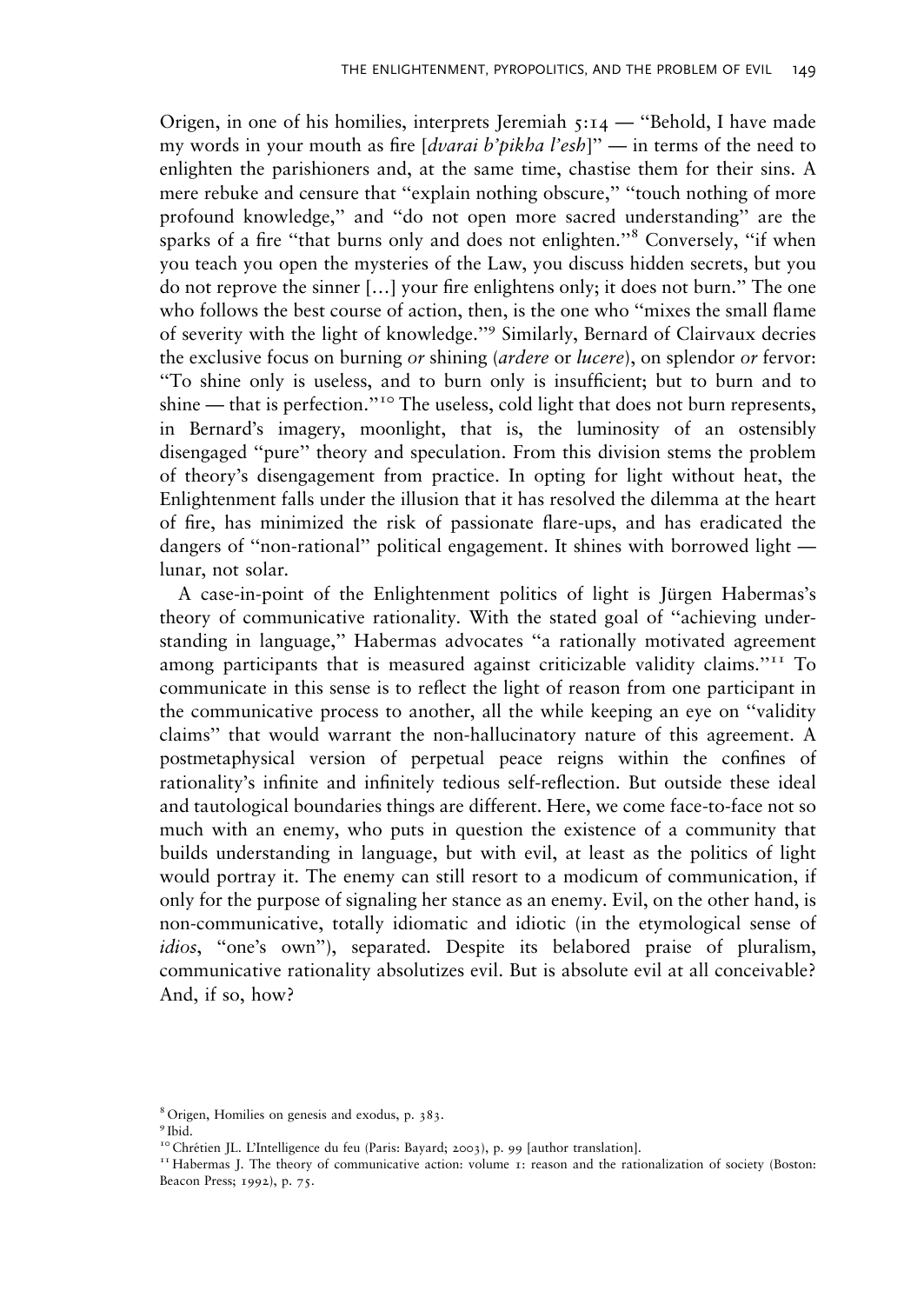### Heat without light, or evil from the perspective of the Enlightenment

As a rule of thumb, if evil is only relatively separate from those basking in the light of understanding without heat, then it is a force of darkness, engaged in a dialectical combat with the practitioners of Enlightenment politics. This evil is relative. Novalis, in fact, proposes that there is no other kind of evil: ''There is no absolute evil, and no absolute affliction,'' because, though ''[a]ll affliction and evil is isolated and isolating — it is *the principle of separation* — the separation is both annulled and not annulled by means of combination'' and, therefore, affliction and evil "only exist in a reciprocal relation."<sup>12</sup> In other words, the principle of separation as such already presupposes the principle of aggregation or relationality it distinguishes itself from, relies on the very thing it repels, and, as evil, owes its substantiality to the good. Schelling wholeheartedly agrees with Novalis's assessment, when he observes that ''evil does not have the power to exist through itself; that within evil which has being is (considered in and for itself) the good."<sup>13</sup> Lest we have any doubts, Novalis and Schelling are in a good company, as virtually every Western philosopher has ruled out the possibility of absolute evil, wholly separate from being and the good.

There is one caveat, however. The conventional account of evil assumes that the dividing lines pass between the reciprocally related elements of good and evil, or being and nonbeing, not between two autonomous powers of light and heat. Once the Enlightenment splits the phenomenon of fire in two, evil becomes absolute, absolutely separate and non-communicative: not as a force (or, ultimately, the impotence) of darkness but as heat detached from light. Regardless of the efforts to shed light on and to comprehend this form of evil, it will escape the grasp of rationally inspired overtures.

The absolute evil of heat without light is both the catalyst for and a monstrous brainchild of the ''enlightened'' light without heat. Historically, as Reinhart Koselleck notes, Enlightenment thought evolved from Absolutism and coincided with the consolidation of the modern state form.<sup>14</sup> The nascent political and intellectual infrastructures of Hobbesian modernity formed a united front against the possibility of civil war. ''Following the paths illuminated by reason,'' writes Koselleck, ''the State can be realized only through ending civil warfare and, having ended it, preventing any recurrence. Thus, like the political morality of individuals, the state also corresponds to reason. For reason, faced with the historical alternative of civil war or State order, 'morality' and 'politics' coincide.''<sup>15</sup> Civil war, then, is the absolute evil from the political perspective of the Enlightenment; it is the unthinkable heat without light, which is ideally separate from the light without heat of the state form and its attendant reason. In Hobbes's political

 $15$  Ibid., p. 33.

<sup>12</sup> Novalis. Notes for a romantic encyclopaedia: das allgemeine brouillon, translated by: David W Wood (Albany: SUNY Press, 2011), p. 120–1.

<sup>13</sup> Schelling FWJ. Philosophical investigations into the essence of human freedom, translated by: Jeff Love and Johannes Schmidt (Albany: SUNY Press; 2007), p. 13. More recently, Terry Eagleton has made a similar point in On Evil (New Haven and London: Yale University Press; 2010).

<sup>&</sup>lt;sup>14</sup> Koselleck R. Critique and crisis: enlightenment and the pathogenesis of modern society (Cambridge, MA: The MIT Press; 1988), p. 15.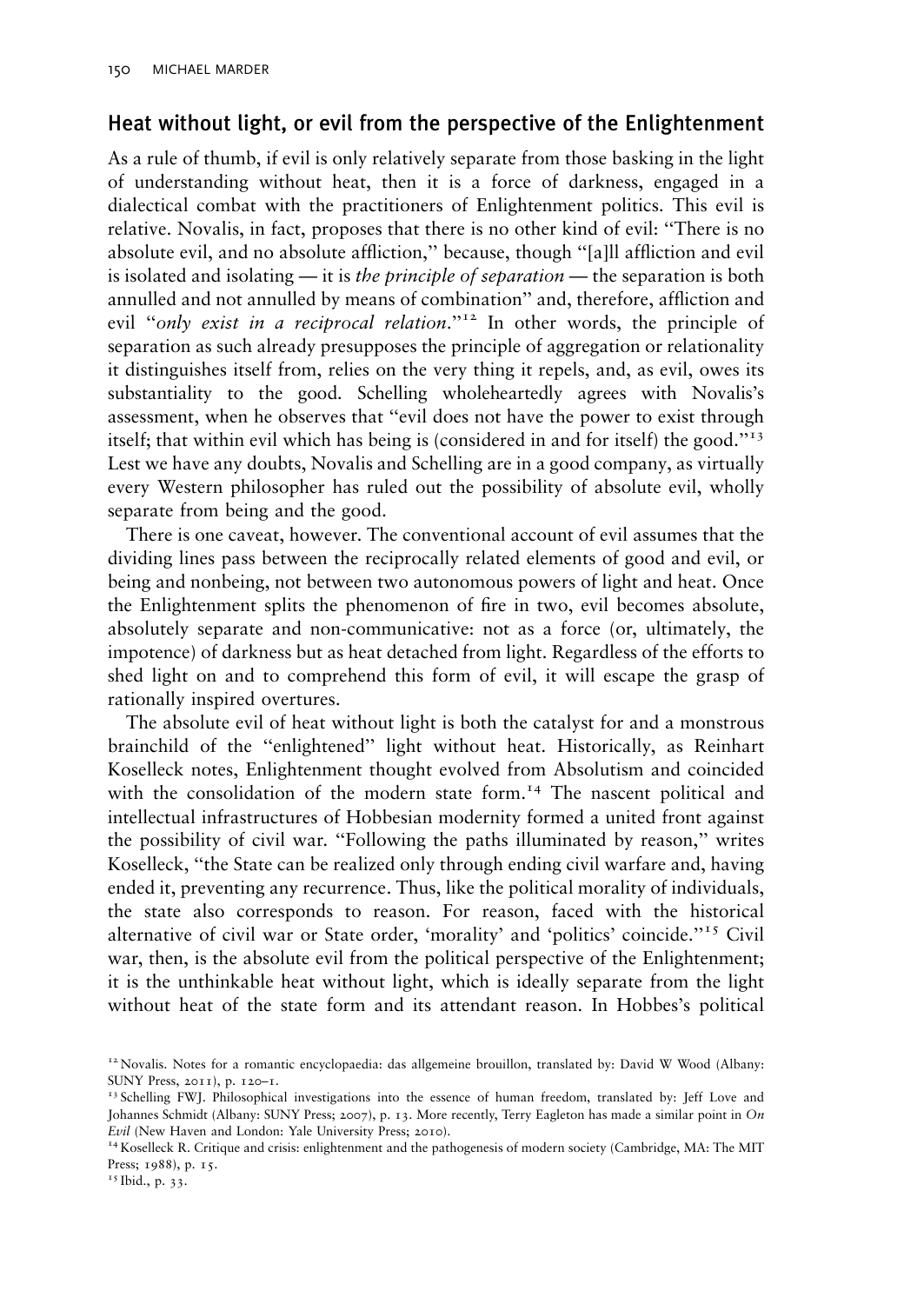philosophy, to be sure, the divestment of heat is still incomplete, to the extent that the Leviathan is imagined in the form of ''an Artificial Animal.''<sup>16</sup> It will not be until organic, animal vitality is drained from the political domain (which, in an exacerbation of the ''artificial'' aspect of the Leviathan, mutates into bureaucratic machinery) that the last vestiges of life-giving warmth are removed from the state form illuminated with sterile light. In any event, Hobbes regards civil war as the absolute evil, separated from the power of reason and ''scarce sensible, in respect of the miseries, and horrible calamities, that accompany" it.<sup>17</sup>

If, as some contend, the creation of a global civil society is the corollary of globalization,<sup>18</sup> then the threat of a global civil war is bound to raise some of the specters that haunted Hobbes in the seventeenth century. A knee-jerk response is to inscribe terrorism within the framework of global civil war as "radical evil,"<sup>19</sup> epitomizing the lightless heat of absolute violence. The pyropolitical effects of terrorist actions that often resort to explosions, suicide blasts, and car bombings, apparently confirm this transposition. Terry Eagleton, in turn, cautions us not to succumb to the temptation of labeling terrorism or Islamic fundamentalism as "evil." Its "lethal fantasies," he writes, "are mixed in with some specific political grievances, however illusory or unjustified its enemies may consider them to be. To think otherwise is to imagine that Islamic terrorists, rather than being viciously wrong-headed, have no heads on their shoulders at all."<sup>20</sup> Although he is not a Habermasian by any stretch of the imagination, Eagleton leaves the window of communicative rationality open, even in the case of those who entertain and act upon their ''lethal fantasies.'' If terrorists are not acephalic beasts, if they have a head on their shoulders, then their actions have a modicum of light mixed with the scorching heat emanating from them. A pure politics of light without heat is as impossible as a pure politics of heat without light.

The split between the two ''powers of fire'' does not describe political reality but rather the Enlightenment ideal and its obscure underside. Just as the absolute evil without any relation whatsoever to being and the good is inconceivable, so it is absurd to insist on light completely devoid of heat and on heat without a glimmer of light. On the one hand, we have already seen how Novalis, Schelling, and Eagleton insinuate the light of being, reason, and the good into the thickets of the darkest heat. Their interpretations are consistent with the prevalent view — to which the Gnostics take an exception<sup>21</sup> — that evil, unlike the good, has no substantial reality of its own. To be realizable, evil must be adulterated with the good, if only in order to attain its goal (its good). According to the Jewish Kabbalah's Book of Zohar, such adulteration relies on the "spark of God [that] burns even in Sammael, the personification of evil.'' In and of itself, evil is dead, but ''it comes to life only because a ray of light, however faint, from the holiness of

<sup>&</sup>lt;sup>16</sup> Tuck R, editor. Hobbes T. Leviathan (Cambridge: Cambridge University Press; 1991), p. 9.

<sup>&</sup>lt;sup>17</sup> Ibid., p. 128.

<sup>&</sup>lt;sup>18</sup> Kaldor M Cf. Global civil society: an answer to war (London and New York: Polity; 2003).

 $19$  Bernstein R Cf. Radical evil: a philosophical interrogation (London and New York: Polity; 2002).

<sup>&</sup>lt;sup>20</sup> Eagleton, On evil, p. 158.

<sup>21</sup> Garagalza L. La existencia mala. In: Oriz-Oses A, Solares B, Gargalza L, editors. Claves de la existencia: el sentido plural de la vida humana (Barcelona: Anthropos; 2013), p. 330–47.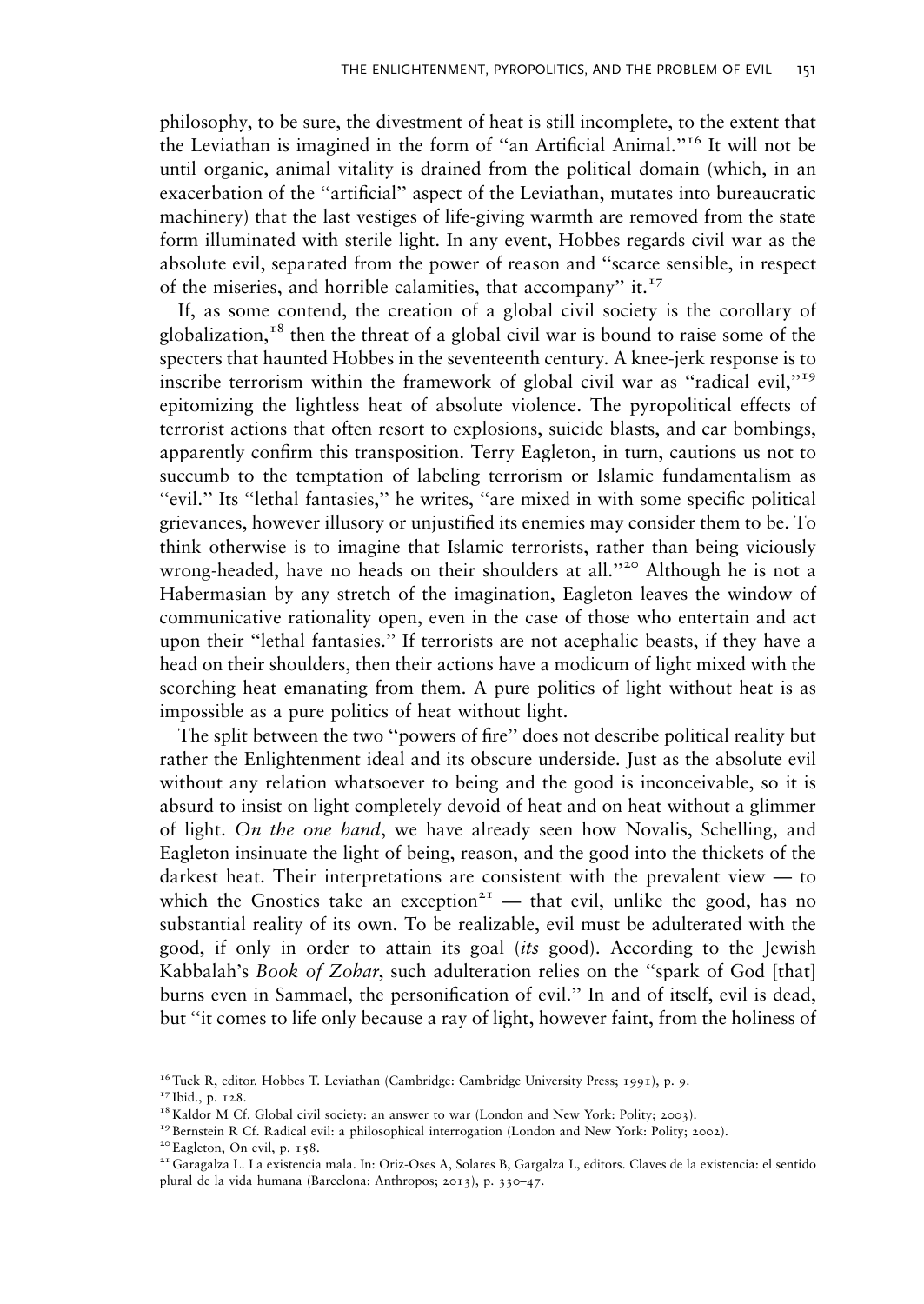God falls upon it."<sup>22</sup> The neatness of the division between good and evil, light and heat, testifies to the Enlightenment strategy of dissociation, or splitting in the psychoanalytic sense of the term. Heat without light is the disavowed part of the Enlightenment itself, which means that civil war, terrorism, and other phenomena it deems evil are corollaries to a cleavage in the modern political ''ego.''

On the other hand, a commitment to the light of reason (hence, of the state) mixes this luminosity with the heat of a passion for reason. In ''Faith and Knowledge,'' Derrida gives his readers to understand that the separation between the two is never complete; that knowledge presupposes our *faith in knowledge*; and that its light finds religion even there where it appears to be absent: ''Everywhere light dictates that which even yesterday was naı¨vely construed to be pure of all religion or even opposed to it and whose future today must be rethought (Aufklärung, Lumières, Enlightenment, Illuminismo)."<sup>23</sup> Politically, the problem of motivational deficit in liberal democracies bespeaks a lack of faith in the current political regime, as well as the absence of stimuli for playing by the rules of the game it has set. Public apathy and inaction are the telltale signs for the waning ardor of the liberal-democratic principle, which, in the last decade, desperately tried to reanimate (or reignite) itself by spreading ''the light of freedom'' outside the North-Atlantic ''West.'' Cold indifference to election outcomes is, itself, a symptom for the cooling down of the regime's animating principles.<sup>24</sup>

To sum up: the sterile light of the political and philosophical Enlightenment labels its disavowed other ''evil.'' When evil is understood as a mere privation of light, which will be dispelled as soon as reason and freedom shine their lanterns in the previously non-illuminated corners of the planet, the implication is that this kind of evil is relative. Here, the frame of reference is essentially Aristotelian: degrees of evil can be measured against the optimal amount of light, so as to be categorized as deficiencies and, in a more critical vein, as excesses. Too little light means that the uneducated and illiterate masses are manipulated by tyrannical (usually theocratic) political regimes; too much — spells out the demands of total transparency, all-around surveillance, or panopticism. But when, thanks to political machinations, evil is completely removed from the field of vision and associated with the highly lethal lightless heat, it turns absolute, albeit not in itself but in the political discourse that utilizes it for its own purposes, that is, for its own good. Such is the sense of ''evil'' in George W. Bush's expression ''the axis of evil, $v_{25}$  used to refer to Iran, Iraq, and North Korea — incidentally, all countries with the real or imagined nuclear arsenals (let us recall that Carl Schmitt thought

 $22$  Scholem G. Major trends in Jewish mysticism (New York: Schocken Books; 1974), p. 239.

<sup>23</sup> Anidjar G, editor. Derrida J. Acts of religion (London and New York: Routledge; 2001), p. 46.

<sup>&</sup>lt;sup>24</sup> Mutatis mutandis, everything phenomenology has taught us on the subject of the reactivation of the origins applies to the efforts of re-awakening the founding principles of Western politics, provided that we make a switch from the geo-archaeological to the pyrological model. Instead of unearthing the origin, covered over by dead sediments of its own systematization, it is a matter of reigniting the revolutionary fire that made it so potent in the first place.

<sup>&</sup>lt;sup>25</sup> George W Bush. State of the Union Address. January 29, 2002. Available from: http://millercenter.org/president/ speeches/detail/4540.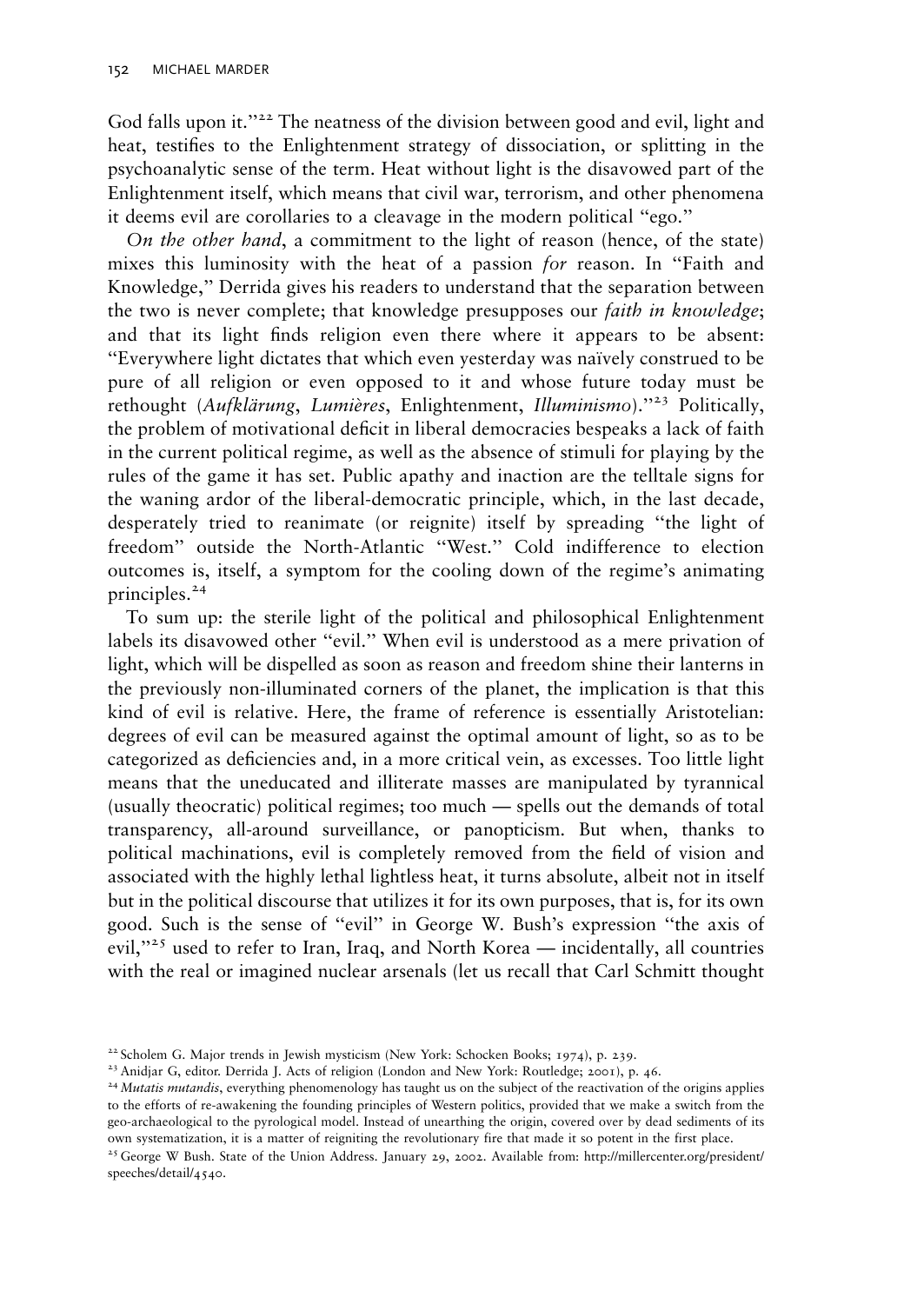that the atomic bomb inaugurated the age of "the politics of fire"<sup>26</sup>). Within the confines of this rhetorical field, it makes no difference that weapons of mass destruction have never been found in Iraq. The absolute evil, with which the Bush administration has painstakingly linked Saddam Hussein's regime, is not about the hidden and the unconcealed, the visible and the invisible, but about the burning of hatred. (Originally, Bush's speechwriter David Frum considered using the expression 'the axis of hatred'). Absolute evil exceeds the Aristotelian notion of excess, so that the so-called rogue states and terrorism, with which they are often identified, acquire an overloaded meaning, "meaningfulness-as-excess,"<sup>27</sup> or, better, meaningfulness in excess of eidetic light.

#### Absolute separation and evil

Our typology of evil would have been incomplete were it not to take into account the consequences of a non-binary opposition installed at the heart of modernity. To the relative evil of darkness and the absolute evil of obscure heat, we must add a third category, inherent in the separation of heat from light — the separation that portends the divorce of theory from praxis, of ethics from politics, and of life from reason and the state. Among the fundamental causes of evil within the Kabbalistic worldview is the partitioning of the manifestations (Sefiroth) of God. Scholem explains: ''[T]he quality of stern judgment represents the great fire of wrath, which burns in God but is always tempered by His mercy. When it ceases to be tempered, when in its measureless hypertrophical outbreak it tears itself loose from the quality of mercy, then it breaks away from God altogether and is transformed into the radically evil, into Gehenna and the dark world of Satan."<sup>28</sup> Thus, "the metaphysical cause of evil is seen in an act which transforms the category of judgment into an absolute."<sup>29</sup> What is in question is not the plausibility of an absolute separation but an *absolutizing tendency* that sacrifices everything to an ideal, be it light or heat, mercy without justice or justice without mercy.

The surge of radical evil, according to the Kabbalah, was due to the uncontrollable inflammation of God's wrath that disrupted the balance and harmony of the Sefiroth. Though presumably neutral, the cold judgment of the Enlightenment, for which mercy is but a pitiful appeal to the affects and hence a "moral pathology," followed a similar self-absolutizing track. Immanuel Kant, in ''Perpetual Peace,'' enthusiastically seconded the Latin motto, Fiat iustitia, et pereat mundus, "Let justice be done, though the world perish,"<sup>30</sup> so as to underscore his own anti-utilitarianism. The dispassionate light of critical reason proved to be more deadly than any theological fire. The burning wrath of God

<sup>&</sup>lt;sup>26</sup> Schmitt C. The nomos of the Earth in the international law of Jus Publicum Europaeum, translated by: Gary L Ulmen (New York: Telos Press; 2003), p. 49. Von Medem EF, editor. Schmitt C. Glossarium: aufzeichnungen der jahre 1947–1951 (Berlin: Duncker & Humblot; 1991), p. 180–1.

<sup>&</sup>lt;sup>27</sup> Ugilt R. The metaphysics of terror: the incoherent system of contemporary politics (New York and London: Bloomsbury; 2012).

<sup>&</sup>lt;sup>28</sup> Scholem, Major trends, p. 237.

<sup>29</sup> Ibid., p. 238.

<sup>&</sup>lt;sup>30</sup> Kant I. Perpetual peace: a philosophical sketch. In: Reiss HS, editor. Political writings (Cambridge: Cambridge University Press; 1991), p. 123.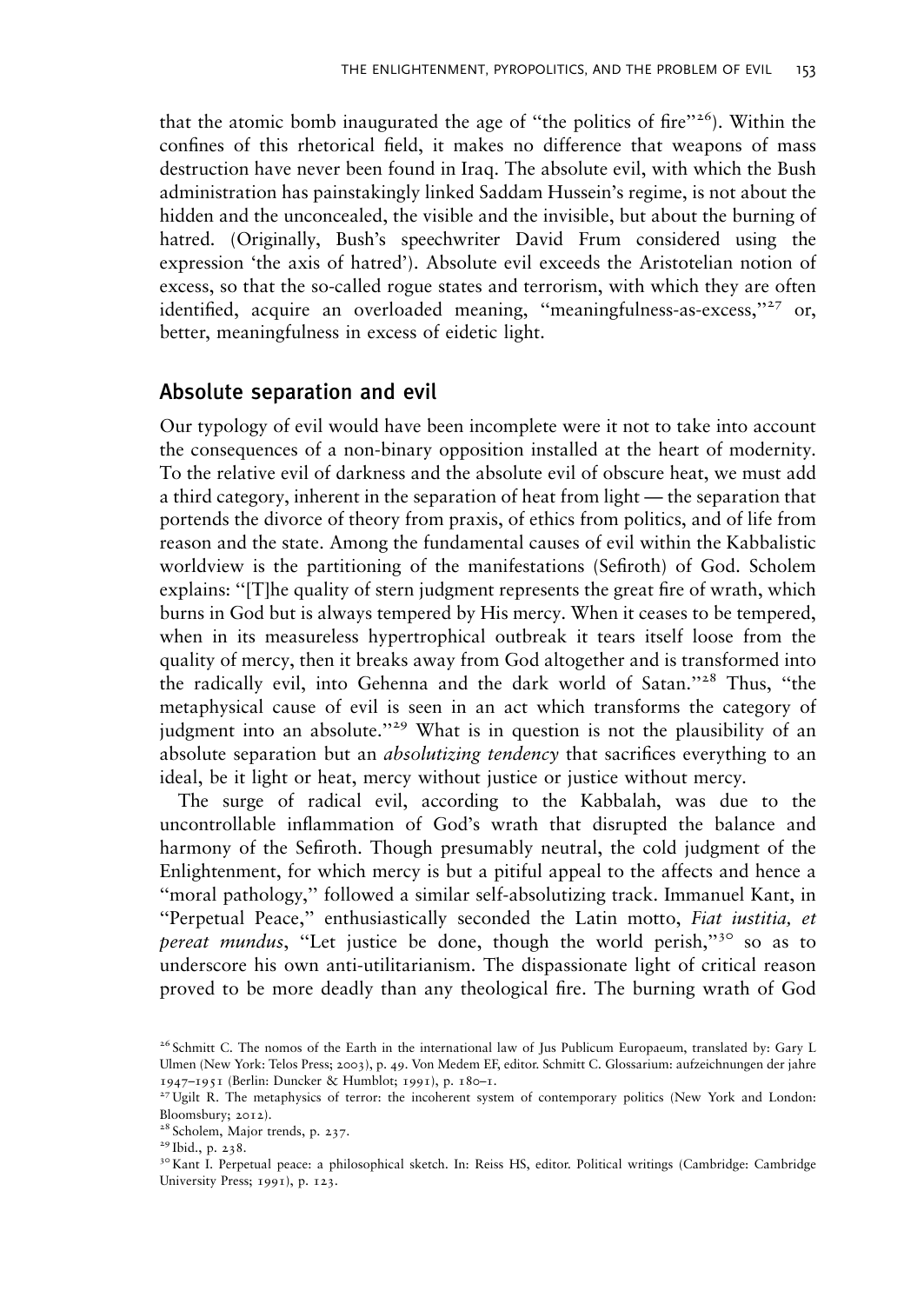effectively coincided with a merciless tribunal of pure practical reason, which could with equal ease destroy the entire world on the altar of critique.

When not moderated by extra-juridical factors, judgment and critique bring about a crisis of reason, attributable to the immoderate negativity of separation and division. (Critique, judgment, crime, and crisis share the same etymology, derived as they are from the Greek verb  $k$ rinein  $-$  "to separate, to divide.") The merciless light of relentless critique is ''unstuck'' from the warmth of life itself, reducing the living body to a ''meaningless mass of sensations'' and, therefore, to a figure of evil.<sup>31</sup> Edmund Husserl's *exposé* of the crisis of European sciences attributed their dire predicament, precisely, to the sciences' forgetting of the lifeworld, with the structures of practical meaningfulness embedded in it. More pertinently to our argument, in the wake of Koselleck's reading of Hobbes the crisis of reason is, necessarily, a crisis of the state form. Despite his fanatical adherence to transcendental principles, Kant did not dare to extend the tribunal of critique to the state, and so a part of the world was clandestinely saved from perishing in the name of justice. As Koselleck puts it, ''[c]riticism […] became the victim of its ostensible neutrality; it turned hypocritical.''<sup>32</sup> It will not be until Karl Marx's Critique of Hegel's Philosophy of Right (1843) and The German Ideology (1846) that critique is saved from hypocrisy at the price of equating the ''embodiment of reason'' to a potent instrument in class struggle. For Marx, the state is not a *katechon*, or the restrainer, preventing the apocalyptic relapse of chaos and civil war, but, rather, the political support mechanism for economic exploitation. The sham neutrality of the state form belies the myth of the cold light of bourgeois reason. Beneath the facade of cold rationality boils an intense class struggle, rooted at the same time in the logic of capital and in the intolerable living conditions of its victims.

Emitted in excess, light and heat have deleterious effects: the one blinds, and the other burns. And the more each of them tends to absoluteness, i.e., to an absolute separation from the other, the more destructive it waxes. Remarkably, the difference between absolute good and absolute evil evaporates, which is why, having placed the absolute separation of the I from the Other at the opening of Totality and Infinity,<sup>33</sup> Emmanuel Levinas has no other choice but to admit, as did René Descartes before him, that I can never know whether the Other's intentions are good or evil with regard to me. The Platonic sun blinds those who gaze at it directly, just as the sacred (or the Other) burns those who approach it too closely, foregoing all mediations. The archetypal Biblical warning in this respect may be found in Leviticus 10:1–2, where ''Aaron's sons Nadab and Abihu put coals of fire [esh] in their incense burners and sprinkled incense over it. In this way, they disobeyed the Lord by burning before him a different kind of fire [esh zarah: literally, 'a foreign fire,' or 'an other fire'] than he had commanded. So fire blazed forth from the Lord's presence and burned them up, and they died there before the

 $3<sup>1</sup>$  Eagleton, On evil, p. 73–6.

<sup>32</sup> Koselleck, Critique and crisis, p. 98.

<sup>&</sup>lt;sup>33</sup> Levinas E. Totality and infinity: an essay on exteriority, translated by: Alphonso Lingis (Pittsburgh: Duquesne University Press; 1999).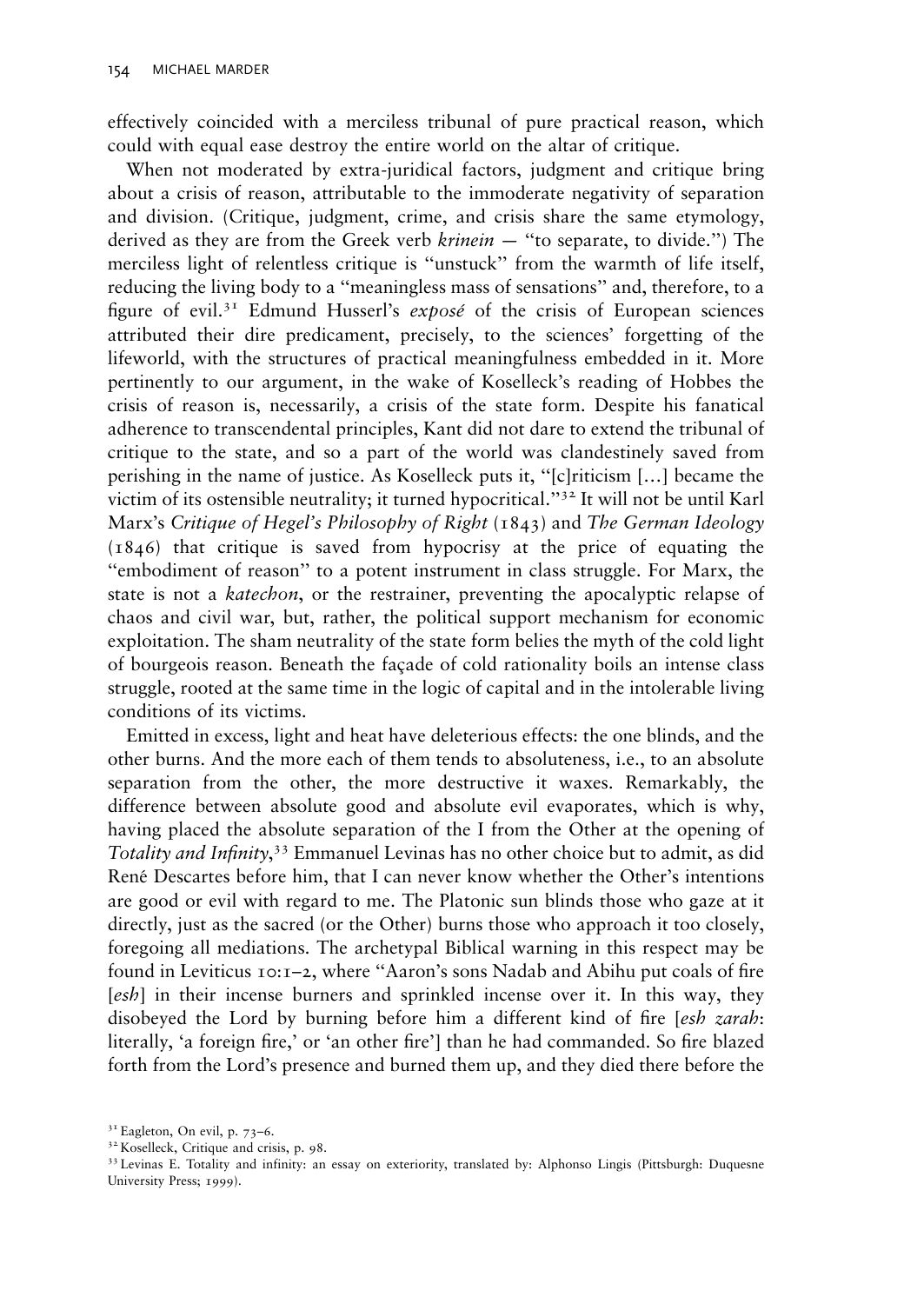Lord." At any moment, fire can slip out of our control, become other, foreign to our intentions. Playing with it is always risky business, but so, too, are nonnormative ethics and politics!

Dreaming up the utopia of a risk-free society, liberal political philosophers sought to do away with politics altogether. In the words of Koselleck that could have been easily uttered by Schmitt: ''That politics is fate, that it is fate not in the sense of blind fatality, this is what the enlighteners failed to understand.''34 The forgetting of fire in the Enlightenment demanded that the political-revolutionary spark, which had ignited it in the first place, be extinguished. All that was left was a pale afterglow. But this extinguishing did not mean that tumults were empirically more rare or less bloody. On the contrary, the isolation of light from heat rendered oppositions more polarized and disorders more violent; revolution, the complete upending of the existing order, is a quintessentially modern political phenomenon, which entails a conflagration of the collective will. Whether they are thought of as quasi-miraculous events exploding in the continuum of history, or as the beacons of universality shining a steady light on human actions,<sup>35</sup> revolutions are a part of a pyropolitical theology, which preserves the — secularized and truncated — fiery manifestations of the Judeo-Christian God in modern theory and political practice.

In a less dramatic form as well, ''the Age of Reason'' secularizes elements of its theological prehistory, including sacred fire. Separation of church and state notwithstanding, the light of the Enlightenment is nothing other than the refracted, "lunar," divine light, ideally rid of its "sting." As soon as criminal responsibility supplants the notion of sin, the indifferent light of justice, predicated on equality before the law, takes the place of the fiery judgment of God. The terms of Origen's theology become incomprehensible. An Enlightenment thinker would greet with a condescending shoulder shrug a statement such as "[...] our God is said to be a consuming fire […] [Deus noster ignis consumens est]. Light is He without a doubt to the just; and fire to the sinful, that He may consume in them every trace of weakness and corruption that He finds in their soul."<sup>36</sup> The fire of divine judgment is replaced with the cold light of justice that, from the outside, shines on all in equal measure. The judgment of interiority (''weakness and corruption […] in their soul'') is reduced to the assessment of criminal intent. At least for a time being, the category of evil vanishes from political philosophy, even as the chasm between the two effects of fire widens beyond all measure.

## Whither pyropolitics?

A staple political question, ''What is to be done?'' — so crucial to Vladimir Il'yich Lenin — imposes itself on us. How do we reintegrate the two powers of fire? And is their reintegration possible, let alone desirable, today?

<sup>34</sup> Koselleck, Critique and crisis, p. 11.

<sup>&</sup>lt;sup>35</sup> On this point, see Alain Badiou's writings on St. Paul, especially Saint Paul: the foundation of universalism, translated by: Ray Brassier (Stanford: Stanford University Press; 2003).

<sup>&</sup>lt;sup>36</sup> Origen. Song of songs: commentary and homilies, translated by: Lawson NP, Mahwah (NJ: Paulist Press; 2002), p. 112.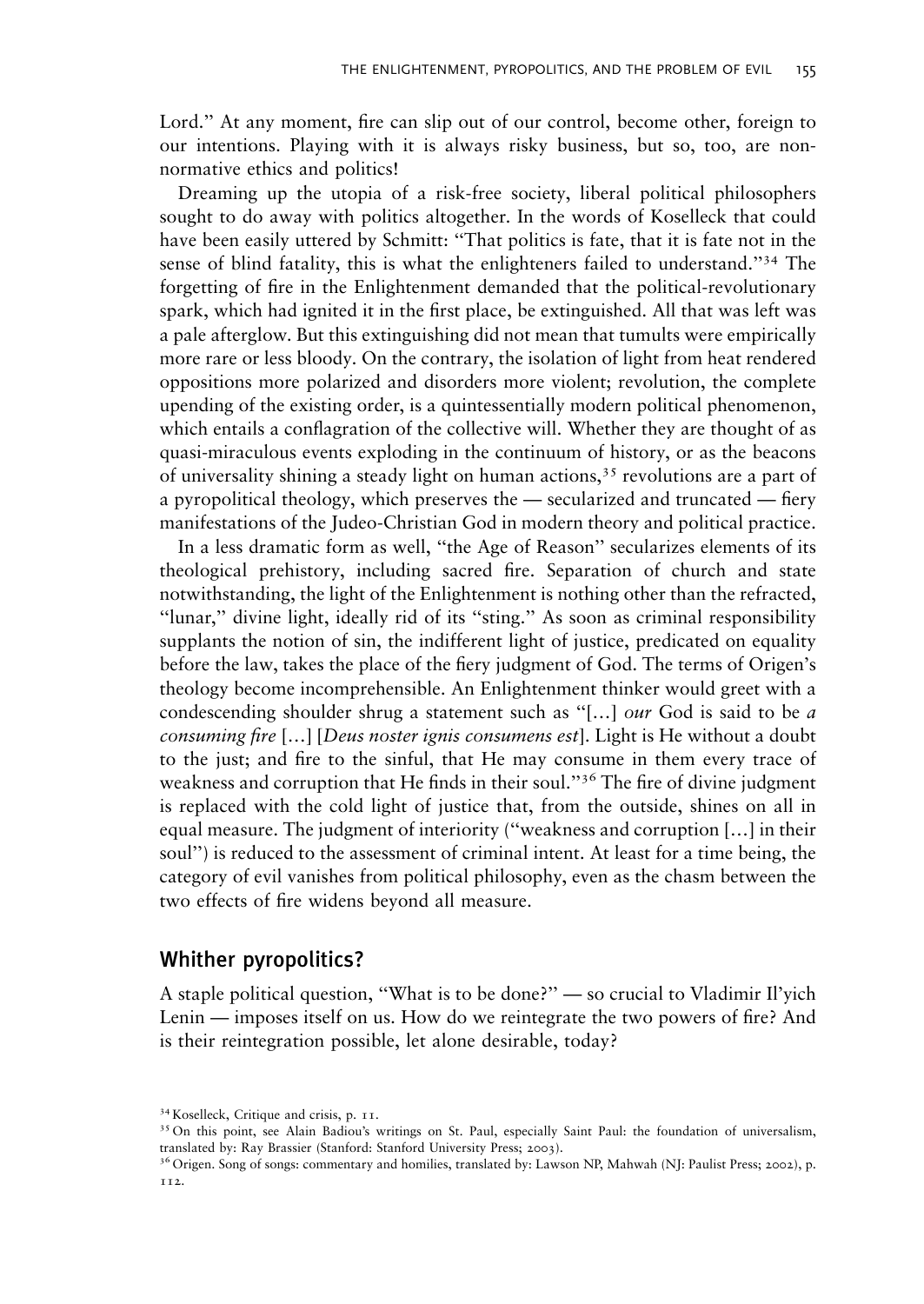Certainly, the gap between light and heat, law and life, will remain unfilled, and no special effort is required for its maintenance.<sup>37</sup> Law, judgment, and the entire biopolitical apparatus will be imposed onto life from a feigned space outside of it. But what if we refrained, for an instant, from passing judgment on life and, instead, judged along *with* it, guided by its own light or *logos*? The ancient equivalent to this endeavor was *pyr phronimon*, a discerning fire, which silently announced its judgments by literally analyzing whatever it burned. The enigmatic Heraclitean knowledge proper to heat has to do with this discernment that, at the same time, precedes and succeeds human intelligence: ''What we call 'hot' [thermon] seems to me to be immortal and to apprehend all things [noeein panta] and to see and hear and know all things [eidenai panta], both present and future."<sup>38</sup> An antidote to the excessive separation of light and heat, of reason/state and life, is not an undifferentiated mess of chaotic matter but the divisions and concrete judgments inherent in fire and in life itself.

Subsequently, Origen will recover for Patristic theology the pre-Socratic idea of *pyr phronimon*, the discerning fire. Unlike the Enlightenment, which operates with an impoverished scheme of justice built upon an unacknowledged division in fire (between light and heat), Origen conceives divine justice as a division, or judgment, by fire. God's fire itself discerns among the just and the sinners: in the hearts of the former, it burns as the fire that ''opens the Scriptures;'' in the hearts of the latter, it ''is that fire which burns up the thorns of the evil earth, that is, which consumes the evil thoughts in the heart.''39 Justice is at the root of a non-public, inner illumination and of a consuming blaze. The same fire burns in each differently, respecting the ancient principle of dispensation to each his own. And, when it burns in the hearts of the sinners, it works as a purifying remedy, indissociable from the discernments of divine justice itself.

In the commentary on the Song of Songs, upon which we have already touched, the *locus* of fire shifts onto the sun with its double capacity harnessed in the service of justice. Interpreting the word of the psalmist ''The sun shall not burn thee by day, nor the moon by night,'' Origen concludes: ''So you see that the sun never burns the saints, in whom is nothing sinful; for, as we have said, the sun has twofold power: it enlightens the righteous, but the sinners it enlightens not, but burns, for they themselves hate the light because they do evil."<sup>40</sup> While the condition *sine qua non* for true enlightenment is the love of light and its warmth, the hatred of light precedes the punishment of the sinners that merely confirms their futile flight from the divine glow by way of evil actions. Evil spawns its own burning darkness. So, too, division and decision by fire are not external to the ethereal flammable matter — the soul — on which judgment is passed. Pyropolitical justice is, at once, singular and universal, inner and outer, fiery and luminous.

<sup>40</sup> Origen, Song of songs, p. 112.

<sup>37</sup> And, conversely, see Simon Critchley's The faith of the faithless: experiments in political theology (London/New York: Verso; 2012). "Agamben tries to keep open a space between law and life [...]" (p. 163).

<sup>&</sup>lt;sup>38</sup> Kirk GS, Raven JE. The pre-Socratic philosophers: a critical history with a selection of texts (Cambridge: Cambridge University Press; 1963), p. 201.

<sup>39</sup> Origen, Homilies on genesis and exodus, p. 314.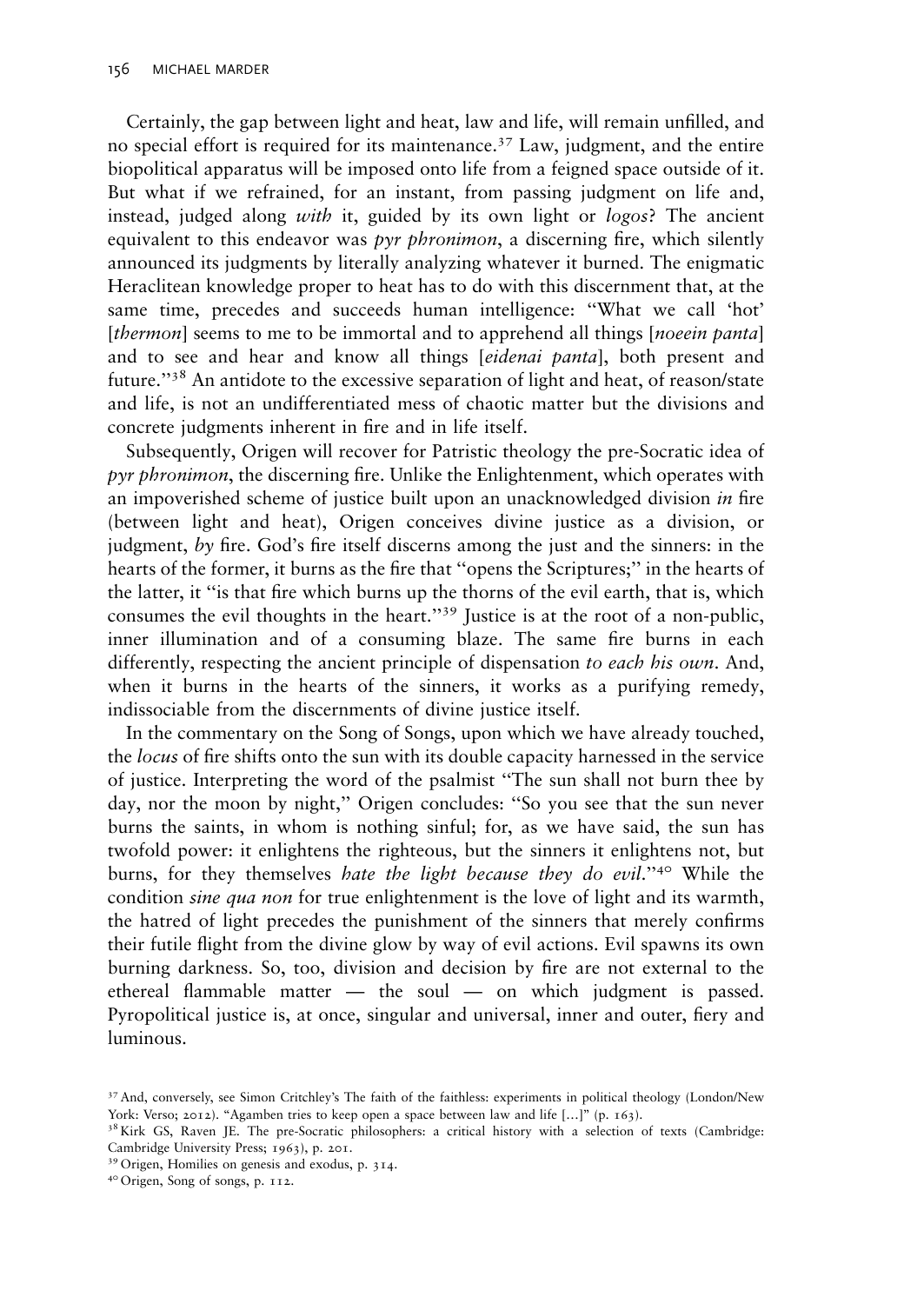To be perfectly clear, I am not advocating a revival of Origen's conception of justice today. It is too late for a grand new synthesis of light and heat in political fire. To us, the words of Origen reek of the smoke rising from the pyers of the Inquisition, and Heraclitus is as enigmatic as ever. As John Donne puts it, ''The sun is lost" $4<sup>1</sup>$  — and that is not such a bad thing. Deconstruction has done much to cement this loss, in that it dismantled the systematic alignment of the discourse of reason with the sun and the king.<sup>42</sup> I only want to emphasize that one can go about losing the sun in different (and mutually exclusive) ways. Is it really lost if the light of reason is retained at the expense of the heat of faith? Or, if the absolute and objective standards of both powers of fire give way to the dispersed sparks of luminosity and warmth, not to mention the positive possibilities of darkness?43 Here, then, is the tangle of contemporary postmetaphysics, which lends its ambiguous name, at the same time, to Habermasian politics, to much of analytic philosophy, and to post-Heideggerian thought.

If it's too late for a post-Enlightenment synthesis of pyropolitics, then perhaps there is still some time for a flickering of meaning coextensive with life in its political intensity. When lives become unbearable under foreign occupation, or because of the environmental calamities inflicted upon human and non-human beings, or, again, due to the economic exploitation of those who are already poor and vulnerable — when life cannot go on as usual, pyropolitics makes its flash-like comeback. Simmering discontent may (and does) explode when people are pushed to the edge of the tolerable. Austerity-hit Southern Europe, where political polarization and general strikes are prevalent, is nowadays the testing ground for the threshold of what is tolerable in the West.

Assuming that the deconstructive variety of postmetaphysical thought has a propaedeutic value, its lesson is that fighting fire with fire will be hopelessly embroiled in the spiral of sovereign violence. In Shakespeare's *King John*, this fight is the prerogative of the king (''govern[ing] the motion of a kingly eye''), as the advice of the Bastard goes: ''Be stirring as the time; be fire with fire; / Threaten the threatener and outface the brow / Of bragging horror  $[\,\ldots\,]$ ."<sup>44</sup> Life that is fully alive, sovereignty completely in control of the situation, absolute good and evil, the fire of a successful revolution  $-$  all these are the inventions of onto-theology, that is to say, metaphysics. We may have underestimated the scope of our lateness, which is — to resort to the language of German Romanticism — late for life itself. In that case, we must contend with life *qua* afterlife, and, instead of a new synthesis of pyropolitics, wade through the politics of ashes.<sup>45</sup>

<sup>&</sup>lt;sup>41</sup> See the epigraph to the present essay.

<sup>42</sup> Balfour I. Introduction. South Atlantic Quarterly. 2007;106(2):211.

<sup>43</sup> Some fine example of the new political possibilities arising from blindness and darkness may be found in Patricia I Vieira's study Seeing Politics Otherwise: Vision in Latin American and Iberian Fiction (Toronto: University of Toronto Press; 2011).

<sup>&</sup>lt;sup>44</sup> Act 5, Scene 1.

<sup>45</sup> See Marder M. After the fire: the politics of ashes. Telos. 2012;161:163–80.